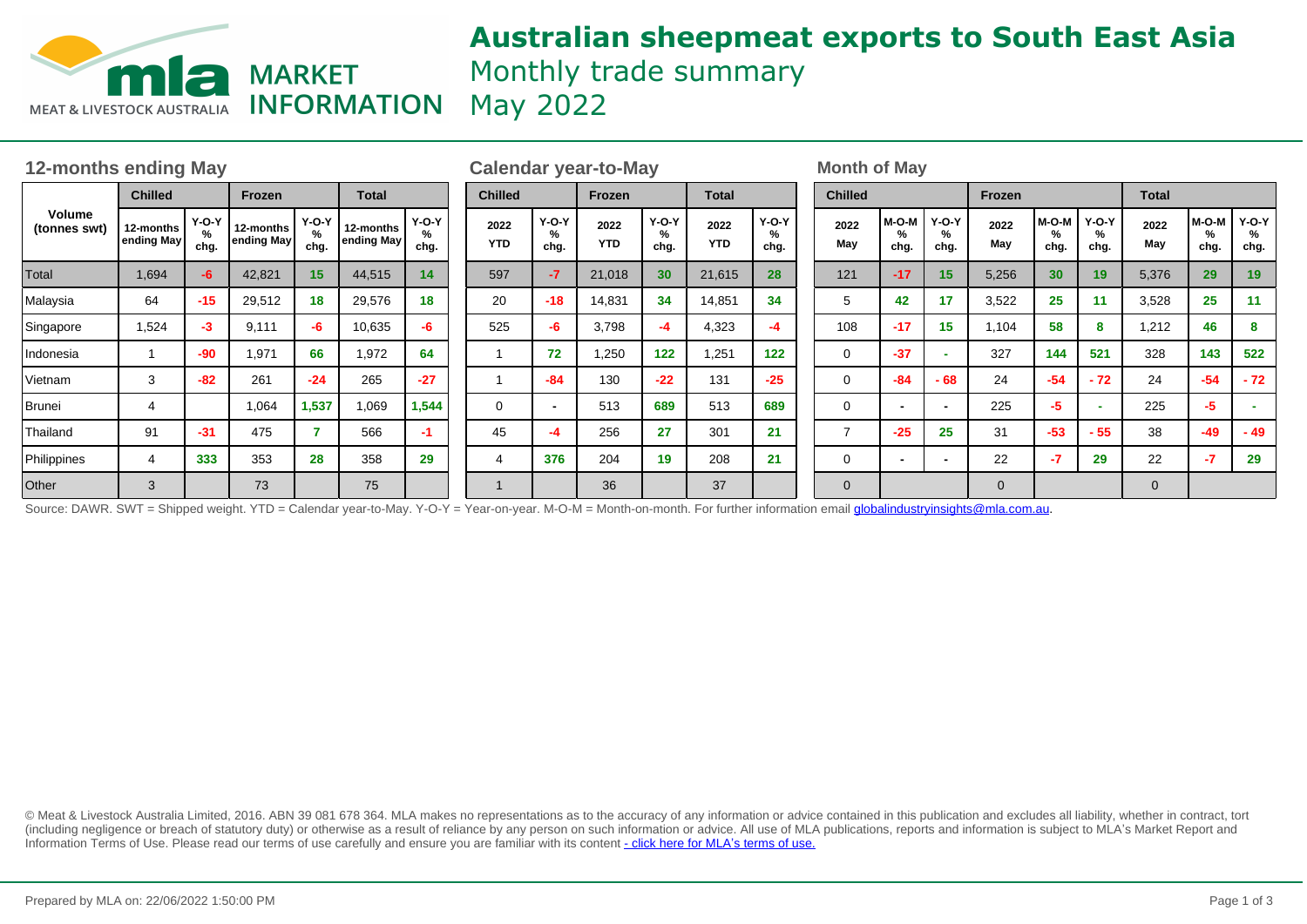## **MARKET INFORMATION MEAT & LIVESTOCK AUS**

## **Australian sheepmeat exports to South East Asia** Monthly trade summary May 2022

**Year-to-May sheepmeat exports to South East Asia Monthly sheepmeat exports to South East Asia** Frozen mutton Chilled mutton Frozen lamb Chilled lamb 25,000 20,000 onnes swt 15,000 10,000 5.000  $\Omega$ 1997 2000 2003 2006 2009 2012 2015 2018 2021



Source: DAWR, Prepared by MLA

### **Year-to-May sheepmeat exports to the Malaysia Year-to-May sheepmeat exports to Singapore**



Source: DAWR, Prepared by MLA

Source: DAWR, Prepared by MLA



Source: DAWR, Prepared by MLA